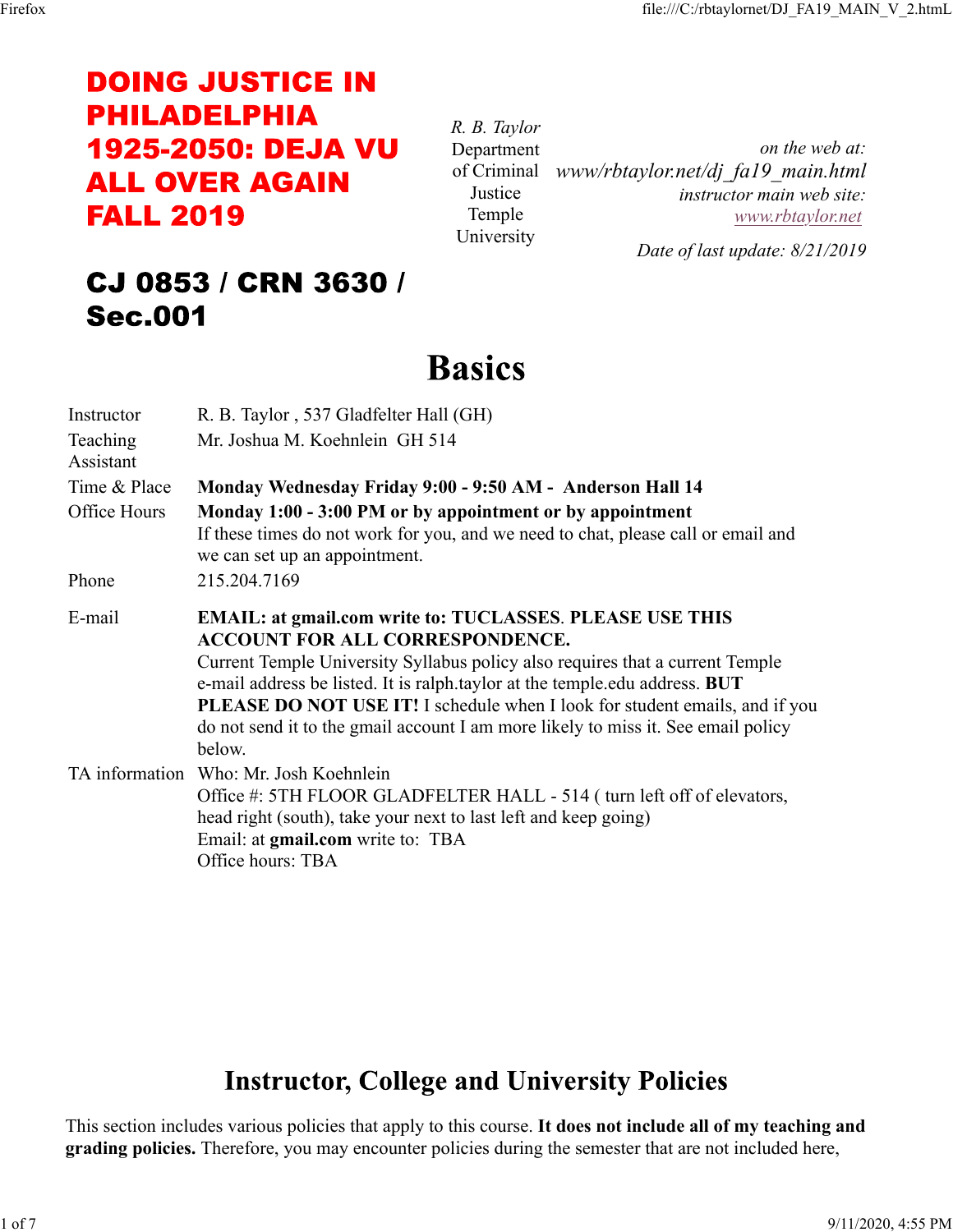although I have tried to be complete. If/as additional policies become relevant, you will receive written notification and we will discuss.

#### **Academic Freedom: Student and faculty academic rights and responsibilities and academic freedom**

**"**Freedom to teach and freedom to learn are inescapable facets of academic freedom. Temple University has adopted a policy on student and faculty academic rights and responsibilities." Temple University students who believe that instructors are introducing extraneous material into class discussions or that their grades are being affected by their opinions or views that are unrelated to a course's subject matter can file a complaint under the University's policy on academic rights and The full policy can be found at:

#### http://policies.temple.edu/getdoc.asp?policy\_no=03.70.02

The policy encourages students to first discuss their concerns with their instructor. If a student is uncomfortable doing so, or if discussions with the instructor do not resolve the student's concerns, an informal complaint can be made to the Student Ombudsperson for the student's school or college. Unresolved complaints may be referred to the dean for handling in accordance with the school or college's established grievance procedure. Final appeals will be determined by the Provost.

#### **Academic Honesty and Avoiding Academic Misconduct**

CLICK to see College Policy circa 1983 - I think this gives you the clearest examples and reasoning.

So you are clear about all this, we will discuss in class the nature of academic misconduct, including plagiarism. You are responsible for understanding the different varieties of academic misconduct, and for understanding the Graduate School's policies as described below. If I encounter solid evidence of academic misconduct I will discuss the matter with you, and then deliver the consequence I deem appropriate. Possible consequences include: a reduced grade on the assignment in question; failure on the assignment in question (i.e., a 0); assigning a failing grade for the course; or attempting to have you expelled from Temple University. Should you wish to contest a decision I make on academic misconduct, I will inform you of the procedures to follow. The department and the college have fully specified grievance procedures for graduate students.

The following section is from the University's Graduate Bulletin policies and procedure page [http://www.temple.edu/grad/policies/index.htm]; the section is titled academicy honesty

*Academic honesty and integrity constitute the root of the educational process at Temple University. Intellectual growth relies on the development of independent thought and respect for the thoughts of others. To foster this independence and respect, plagiarism and academic cheating are prohibited.*

*Plagiarism is the unacknowledged use of another individual's ideas, words, labor, or assistance. All coursework submitted by a student, including papers, examinations, laboratory reports, and oral presentations, is expected to be the individual effort of the student presenting the work. When it is not, that assistance must be reported to the instructor. If the work involves the consultation of other resources such as journals, books, or other media, those resources must be cited in the appropriate style. All other borrowed material, such as suggestions for organization, ideas, or actual language, must also be cited. Failure to cite any borrowed material, including information from the internet, constitutes plagiarism.*

*Academic cheating results when the general rules of academic work or the specific rules of individual courses are broken. It includes falsifying data; submitting, without the instructor's approval, work in one course that was done for another; helping others to plagiarize or cheat from one's own or another's work; or undertaking the work of another person.*

*The penalty for academic dishonesty can vary from a reprimand and receiving a failing grade for a*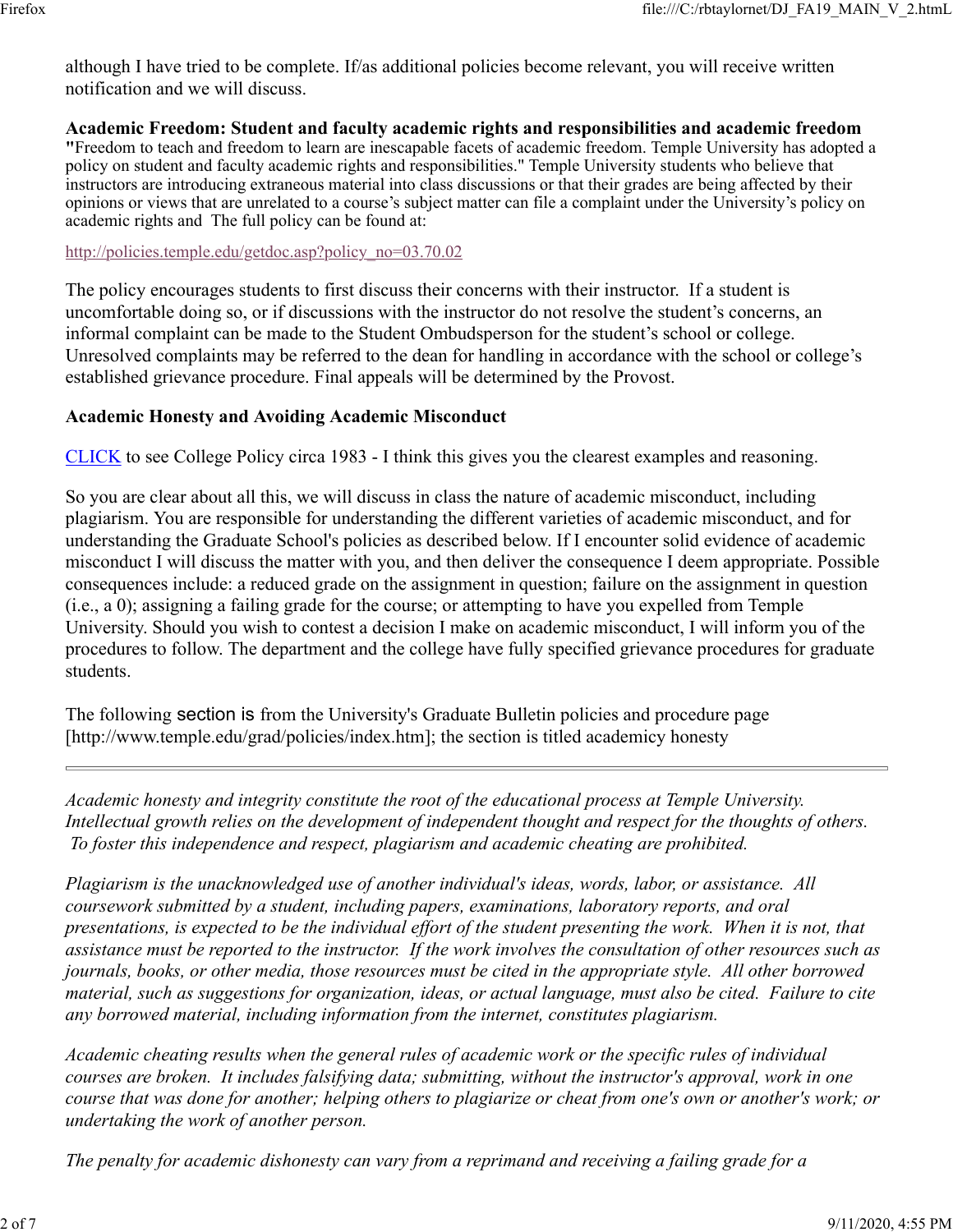*particular assignment, to a failing grade in the course, to suspension or expulsion from the University. The penalty varies with the nature of the offense. Students who believe that they have been unfairly accused may appeal through their school/college's academic grievance procedure and, ultimately, to the Graduate Board if academic dismissal has occurred.*

#### **Absences**

The only acceptable reasons for an absence are your own illness, a verifiable emergency, "one-time" work related conflict, death of a close family member, or religious observance (see below).

Non-emergency appointments with medical providers, appointments with advisors, needing to pick up a relative at the airport or a sibling at school, etc. are not "good" excuses.

For an absence to be excused both of the following conditions must be met.

a) You must notify me before the missed class by leaving a voice mail with the instructor (215 204 7169) *before class begins or very shortly after it begins if possible*, or sending the instructor an e-mail *before class or very shortly after it begins if possible*, AND

b) if relevant, provide written or printed out documentation (for, e.g., funeral attended, doctor's note, car towed, accident report).

If you miss class for any reason (i.e., "good excuse" or "no excuse"), you are responsible for staying informed about reading assignments, exercises missed, written assignments, etc. You can do this via checking Canvas, e-mail to me, email to Mr. Koehnlein the TA, or coming to office hours

I will not use class time to re-explain assignments, exams, or repeat information covered when you were absent. I will gladly fill you in on any of these matters in person, by e-mail, or by phone at another, mutually convenient, time or during scheduled office hours.

That said, If you are too sick to come to class but not sick enough to see a doc or go to the health center or the ER (e.g., really bad cold), **do not go to the health center just to get a sick note.**

#### **Absences – Unexcused – and grades**

Be aware, however, that, barring exceptional circumstances, **if you have four or more unexcused absences your course grade will drop one letter grade (e.g., A to B); if you have 10 or more unexcused absences your course grade will drop two letter grades (e.g., A to C)**. This is in addition to the impact these absences have on your participation score.

The instructor keeps track of absences as explained above under **class participation**.

\* in class you write something and put your name on it. This might be a work sheet, an exercise, a written answer to something.

- \* The instructor collects these.
- \* If you leave class after turning in something written, your worksheet will be removed.
- \* The percent of *sensible* writen things you turn in over the semester determines your participation grade.

#### **Cold Calling**

Because there will be a lot of discussion in this class, you should expect both cold calling and to participate in class discussions. There is a pedagogical purpose here. I want you to develop informed opinions and informed positions in this topic area, and to engage in debate.

You also should expect that if you decline opportunities to participate in discussions, or respond to cold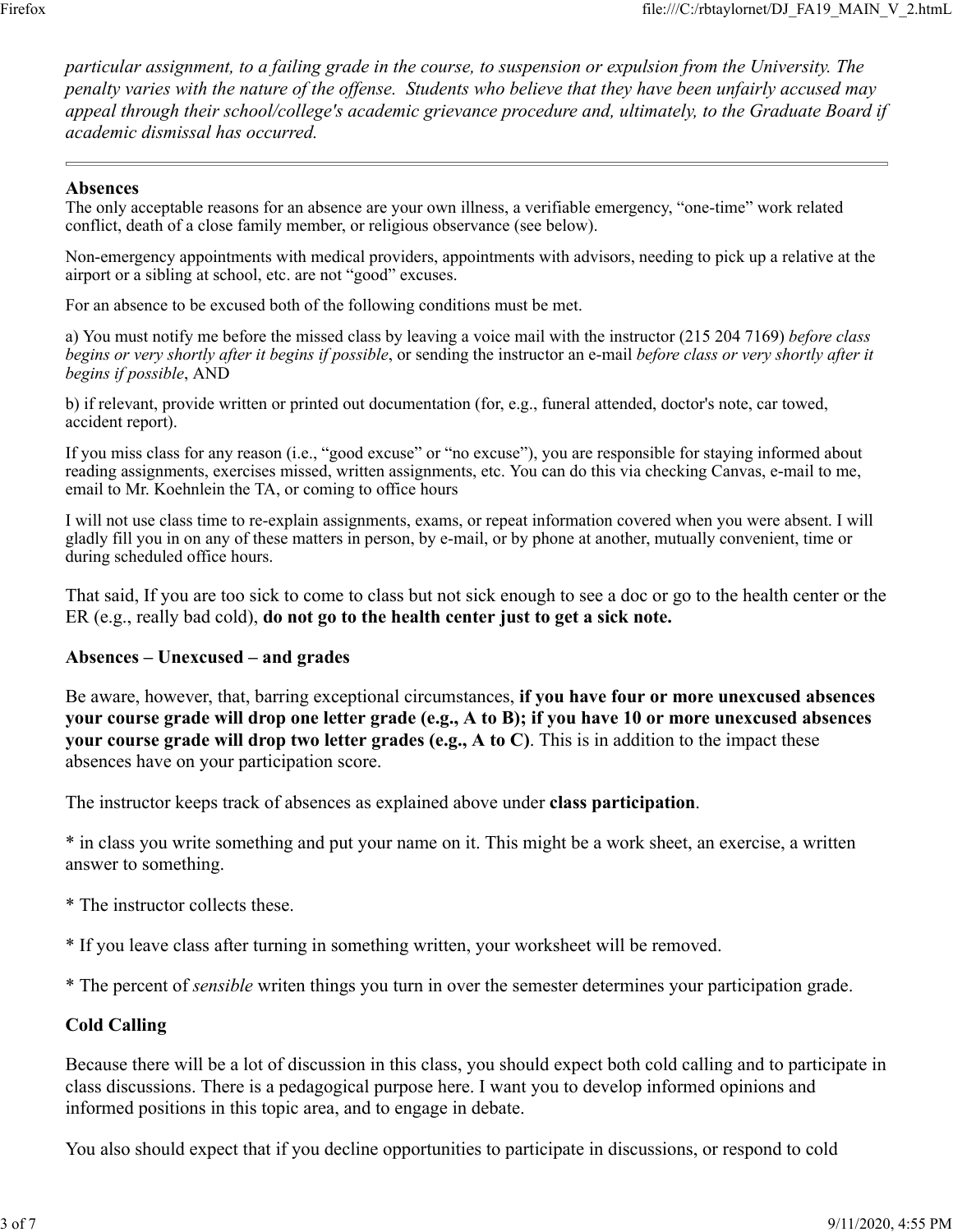calling, this could shave your participation grade. Someone who completes all the participation points but consistently says "I have no opinion" when asked about anything should not expect to receive 100% percent of his or her participation grade.

#### **Controversial Subject Matter**

In this class we will be discussing subject material that some students may consider controversial. Some students may find some of the readings, and/or some of the media materials used, and/or some of the comments in class (or in discussion conducted through Canvas) challenging. Our purpose in this class is to explore the subject matter deeply and to consider multiple perspectives and arguments. Students are expected to listen to the instructor and to one another respectfully, but of course are free to disagree respectfully with views expressed in class in electronic discussions through Canvas or in readings. We will spend time in class getting into focus how you want to be spoken to and listened to.

#### **Disability statement**

This course is open to all students who meet the academic requirements for participation. Any student who has a need for accommodation based on the impact of a disability should contact the instructor privately as soon as possible. Contact Disability Resources and Services at 215.204.1280 in 100 Ritter Annex to coordinate reasonable accommodations for students with documented disabilities. You may require special services if you are sight or hearing impaired, or if you wish to register for gaining extra time for taking exams or completing assignments.

#### **Email**

You would do well to start thinking about how to send email in a professional manner. You can get a book about this called: "Send: The Essential Guide to Email for Office and Home." To learn more about this book CLICK HERE.

For this course you may expect that I will reply to any email from you within three business days, except during break week. I may reply sooner, but there is no guarantee. If there is something we need to address speedily, it may be faster to chat with me about it at the next class meeting.

I will respond to *no more than* one written email per student per day.

Use the tuclasses at the gmail.com address for all course related email

#### **Grading policies**

1. If I encounter solid evidence of academic misconduct I reserve the right to fail you on the assignment in question, and/or to assign you a failing grade for the course, and/or deliver another consequence. I will try to state as clearly as I can the ways in which it is acceptable for you to cooperate with one another and network, and the ways in which it is not acceptable. **See above under academic honesty**

2. You do have a right to submit assignments for regrading. See below under regrading.

#### **Missed/makeup quizzes**

Here is the missed quiz policy. If you miss a quiz, and you notify me beforehand, and you have an acceptable and documented excuse, you are eligible to take a makeup for that quiz. Please note:

- ꞏ All makeup quizzes will be administered immediately following the final exam. THE final exam for this course: Wednesday Ddecember 18, 8:00 am - 10:00 am
- ꞏ All makeup quizzes will be short answer

#### **Norms**

We will be talking about listening and speaking norms.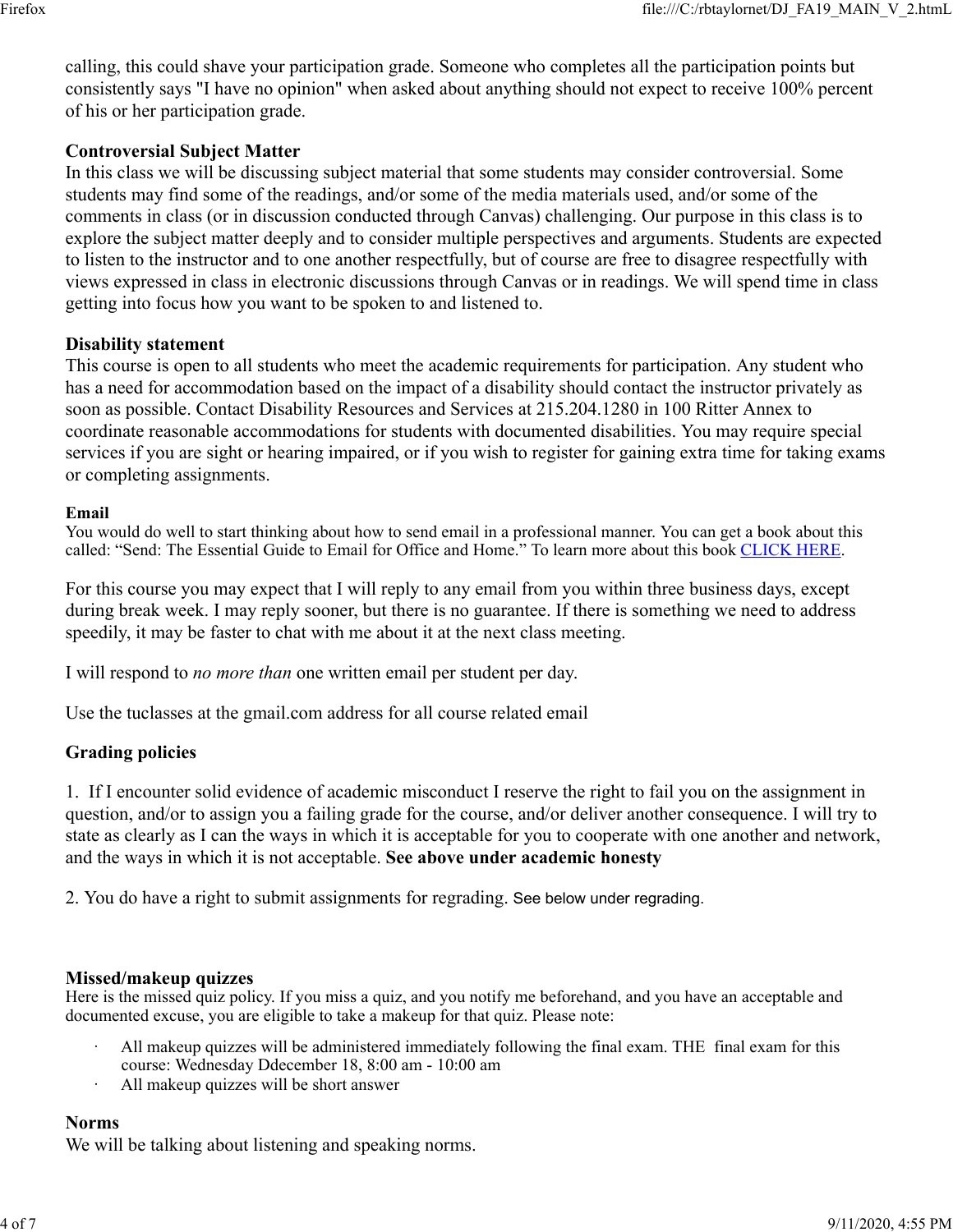The materials covered in this class can be viewed and reacted to in different ways, depending on a range of personal factors, including political orientation. We want to be able to talk comfortably about all this.

#### **Regrading**

You have the right to submit any assignment for regrading. If you wish to submit an assignment for regrading proceed as follows:

 Prepare a written statement explaining why the assignment should be regraded. This applies to written assignments, essay exams, and multiple choice exam questions where you think there was more than one correct answer.

 On a cover sheet print your name, TUID, name of the assignment or test, date of the assignment or test, and the date you submitted the assignment for regrading.

Staple the cover sheet to your written rationale and the original assignment.

Place a hard copy in my mailbox, and email me to let me know you have submitted a request for regrading.

I will review your request for regrading. I will consult with other faculty if I deem that appropriate. As a result of your request for regrading the grade on your original assignment may stay the same, or it may go up, or it may go down.

#### **Religious Holidays**

"If you will be observing any religious holidays this semester which will prevent you from attending a regularly scheduled class or interfere with fulfilling any course requirement, your instructor will offer you an opportunity to make up the class or course requirement if you make arrangement by informing your instructor of the dates of your religious holidays within two weeks of the beginning of the semester, or three days before the holidays if the occur in the first two weeks of class."

I would appreciate it if you would inform me of the status of your religious holidays not only by speaking to me, but also by sending me an email.That will make it a lot easier for me to keep track.

#### **Rubrics**

You will receive a separate rubric for each writing assignment. You will have some input to these rubrics.

#### **Snow or Ice or SuperStorm Cancellation**

Yes, winter is here. This is a **day** class and the emergency closing number is 101. If there IS a closing I will post an announcement on Canvas (if it's working) and on the main course web page . If there is no closing, assume that I am doing my best to get here.

#### **Special Services**

Students who may require special services should notify the instructor at the earliest opportunity, and I will put you into contact with the Office of Disability Resources and Services at Temple (http://www.temple.edu /disability - 215.204.1280). You may require special services if you are sight or hearing impaired, or if you wish to register for gaining extra time for taking exams.

#### **Statistical, Tabular, and Graphical Data**

You are going to be doing statistics in this class. You are going to be accessing survey data, analyzing it with a statistics program called Stata, generating tabular output, and contemplating and discussing what that output is telling you. You would be well advised to seek a different capstone course if you have any concerns about your abilities in this area.

You will be getting resources and guidance on accessing the relevant program, setting up your runs, saving your files, and interpreting your output.

You will be working with one particular survey data source, a recent national survey on public opinions about gun policy options.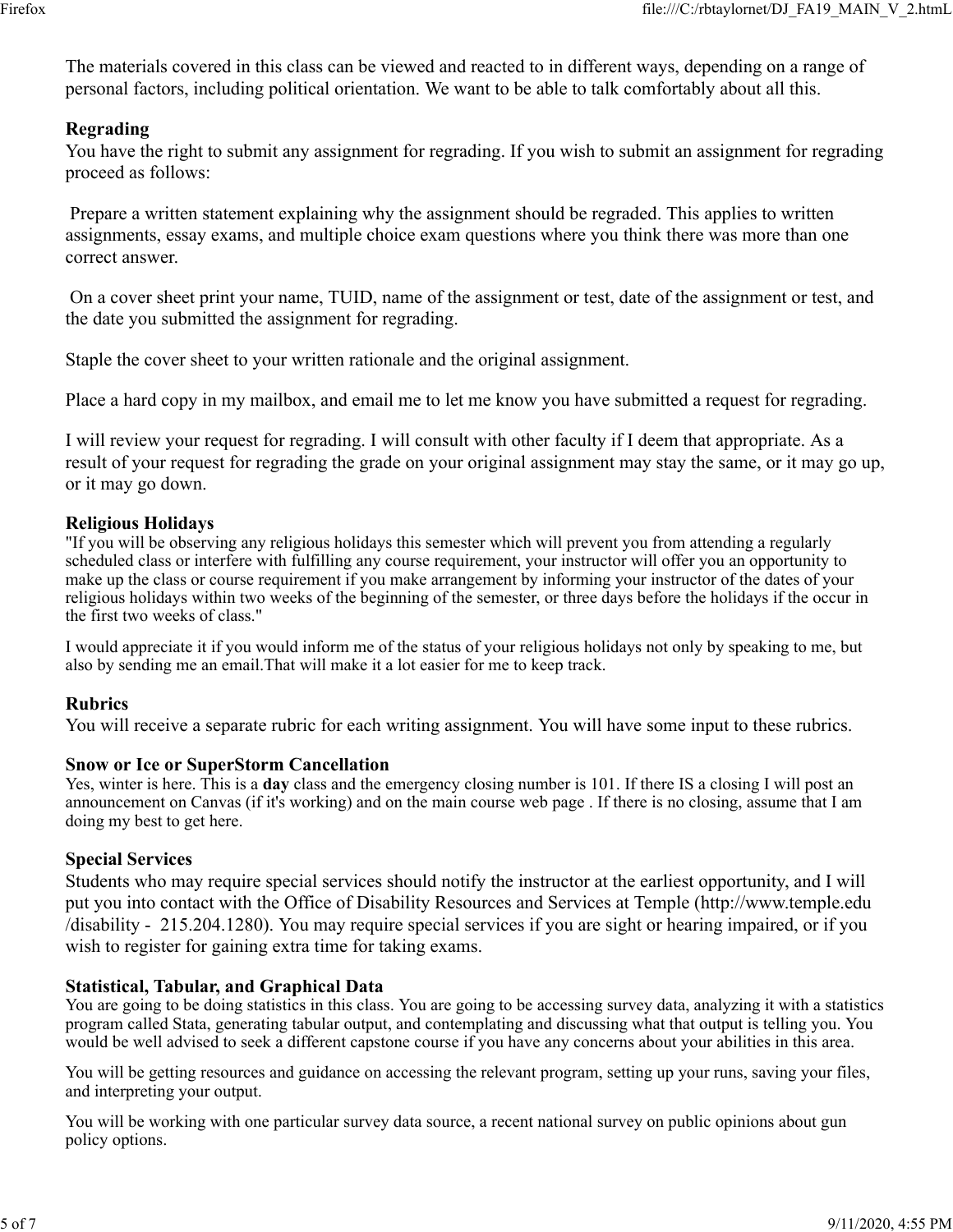#### **Writing assignments: How to submit**

To successfully submit a writing assignment you will do ALL of the following:

- 1. Submit the document on Canvas under the correct assignment location on or before the due date.
- 2. Attach a hard copy of the rubric for that assignment to a hard copy of your written work.
- 3. Submit the hard copy of the rubric and the assignment, stapled together, to the instructor on or before the due date.

All writing assignments are submitted BOTH via upload to the appropriate assignment page on canvas, and by turning in hard copy to the instructor. All submissions, both file upload in hard copy, are due on the due date, delivered to the instructor in class. The file needs to be uploaded to Canvas by 9:00 AM of the due date. **Canvas will shut off and not accept your assignment after 9:00 am.**

#### **Writing assignments: Late assignments**

**The latest that you can submit a writing assignment and still be eligible to pass this course is one week past the due date**. See the section on what you need to be eligible for a passing grade in this course.

If you are submitting late work it still needs to be uploaded to an appropriate location on the canvas assignment page. Late submissions will need to go to a different assignment upload location.

If you do submit late work you should expect that you will not receive full credit for that submission. It is not fair to others in the class to give you extra time to work on an assignment without a penalty.

Please be aware that file upload on canvas will shut off at that time.

There are extremely severe late penalties if your final version of Writing 6 comes in late. Each hour late costs you 1 point on a 100 point scale. Ten hours costs you a letter grade.

#### **Submitting writing assignments**

All writing assignments are submitted BOTH via upload to the appropriate assignment page on canvas, and by turning in hard copy to the instructor. All submissions, both file upload in hard copy, are due at noon on Friday of the week they are due.

#### **Technology: Cell phones** *See separate memo/policy outline document*

#### **Technology: Laptops**

If you wish to use your laptop to take notes in class, I am going to ask you to sit in designated laptop zones.

That said, if you can do so easily, I strongly encourage you to take notes by hand. Doing so and listening without laptop distractions improves retention. If you want more background look under readings > technology on Canvas

#### **Technology: Policies, social science, and course goals**

What is behind these technology policies are two class themes: active learning, and an emphasis on developing **analog as well as digital skills**.

#### Those **relevant analog skills are listening carefully and speaking thoughtfully**.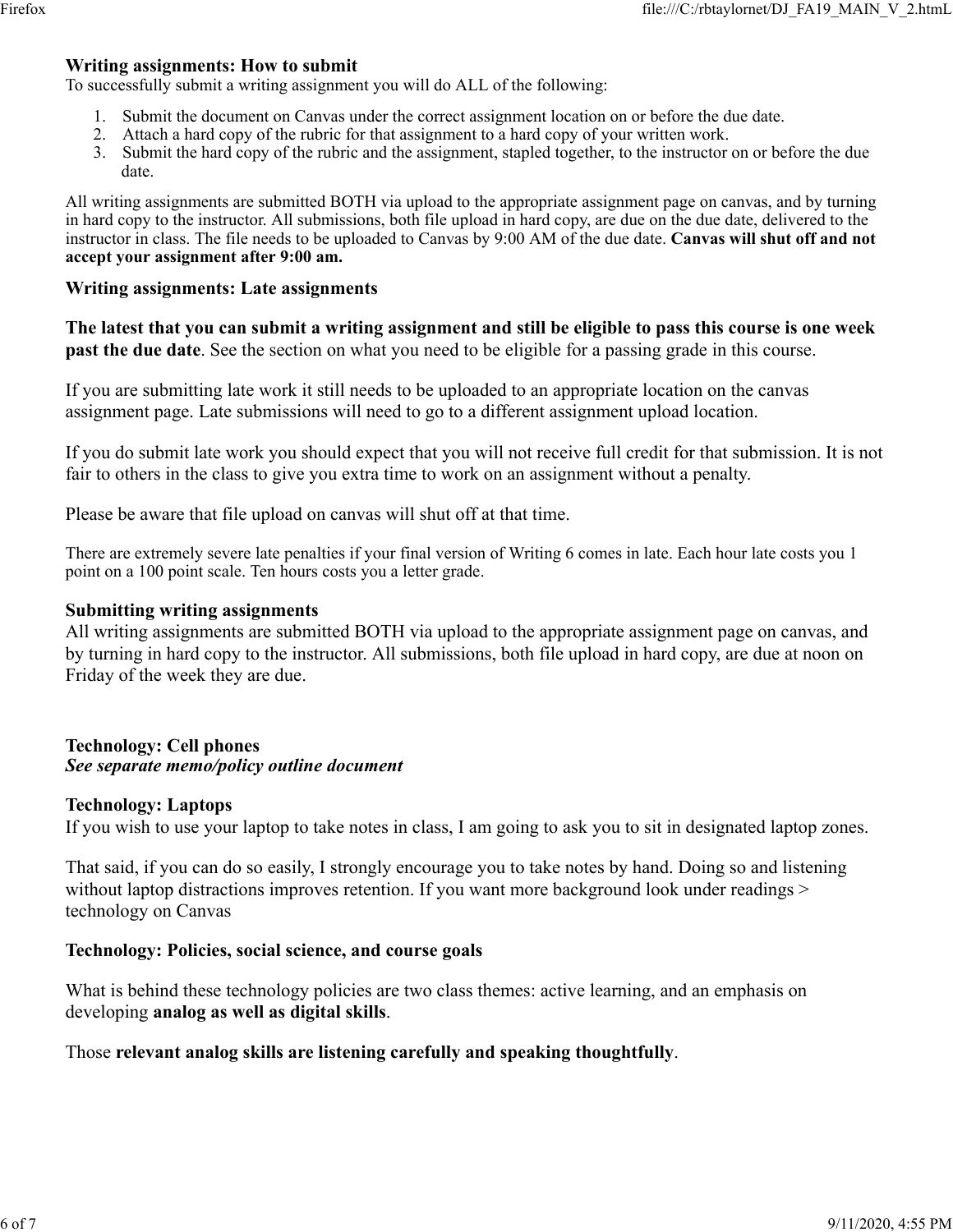

**Web pages for the course**

All pieces of the syllabus for this course, including all the writing assignments, and the weekly sequence of assignments and topics, are available on the instructor's personal website at the following URL: http://www.rbtaylor.net/dj\_fa19\_main.html

#### **Usage policies and legal notice for WEB pages**

Unless otherwise indicated, all materials on this WEB page and linked WEB pages (not publications) at the rbtaylor.net addresses are the sole property of R. B. Taylor and  $\tilde{A}$ ,  $\hat{A}$  ( $\heartsuit$  1999-2019 by R. B. Taylor. None of the opinions expressed on any of these WEB pages represent the opinions of Temple University or Temple University's Department of Criminal Justice. The only viewpoint presented in these and other WEB pages is that of R. B. Taylor. All these WEB pages were converted from text pages and created as WEB pages by R. B. Taylor in his spare, discretionary time and not as part of required instructional activities, but rather as potential instructional enhancements. As part of his required instructional activities, R. B. Taylor has created paper, non-hyperlinked copies of these pages, and those will be distributed to all enrolled students. Further, the preparation and storage of all these WEB pages did not and does not involve Temple University resources in any manner. All users have the right to freely access and copy these WEB pages provided that they: acknowledge the source, do not make changes on any pages, and do not charge more than copying costs for distribution. Further, all users by accessing this WEB page or any linked WEB pages in the rbtaylor.net domain or outside of it, do hereby explicitly and unconditionally indemnify the author of each accessed WEB page from any and all liabilities or claims of damage arising from any variety of defects, inaccuracies, or misrepresentations appearing therein, or arising from trauma or suffering experienced as a result of exposure to any materials taken to be offensive, insensitive, unpatriotic, ill-conceived or otherwise distasteful; or from any uses to which these materials are put. Page maintained by: Ralph Brecken Taylor. Email address for correspondence: tuclasses at the gmail dot com address. Date of last update: appears above. Business license information: Does not apply. Business address: not supplied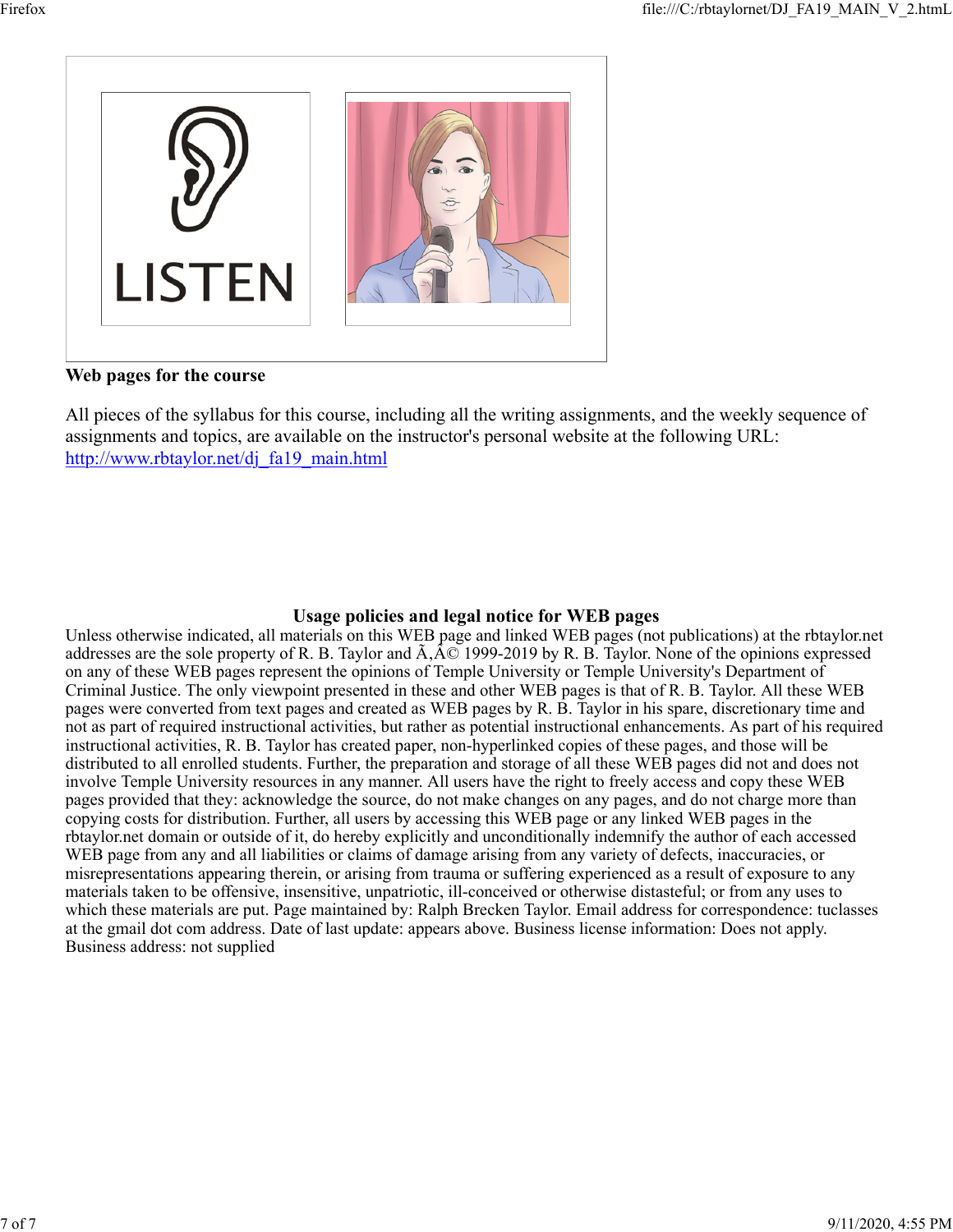Doing Justice in Philadelphia 1925-2050: Deja Vu All Over Again

*Fall 2019 CJ 0853 / CRN 3630 / Sec.001 http://rbtaylor.net/dj\_fa19\_main.html*

Sequence of Topics and Readings

### *READINGS AND ASSIGNMENT DUE DATES SUBJECT TO CHANGE! (be sure to hit REFRESH each time you reload page, and check date of last update)*

DATE OF LAST UPDATE: 11/14/2019

*NOTE.* The date listed is the Monday of the week. It is the week the reading or assignment is *due* -- not the week it is assigned. *Most of the readings that are outside the book can be found in folders on the Canvas site.* If you have to go someplace ELSE besides Canvas, I will tell you where you can find the readings.

|                  | Topic and Readings (readings are to be done BY that week).                                                                                                                                                                                                                                                                                                                                                                                                                                                                                                                                                                                                                                                                                                                                                |  |  |  |  |
|------------------|-----------------------------------------------------------------------------------------------------------------------------------------------------------------------------------------------------------------------------------------------------------------------------------------------------------------------------------------------------------------------------------------------------------------------------------------------------------------------------------------------------------------------------------------------------------------------------------------------------------------------------------------------------------------------------------------------------------------------------------------------------------------------------------------------------------|--|--|--|--|
| Week<br>$ _{of}$ | Expect a quiz on the readings at the beginning of every Monday class, except the week of 9/2 when it will<br>be on Wednesday. Key terms and reader guide questions will be posted on Canvas.                                                                                                                                                                                                                                                                                                                                                                                                                                                                                                                                                                                                              |  |  |  |  |
| 8/26             | <b>TOPICS:</b><br>Getting seated<br>Getting introduced to your neighbor<br>Technology in the classroom: The social science, the policy options, and considering your input<br>Taking yourself seriously as a scholar: Gauging your intellectual virtues profile, and picking areas<br>for development (GRADE IMPLICATION: You will do short writing and hand it in.)<br>Most asked questions about the syllabus.<br>Documenting different viewpoints<br>Academic honesty and dishonesty. Why this is important.<br>Class norms: How do we talk to one another? How do we listen to one another? Why this is<br>important. Developing analog communication skills.<br>Introduction to Choropleth maps<br><b>EXERCISE</b><br>David Brooks: cocktail parties vs. book parties                                |  |  |  |  |
| 9/2              | <b>TOPIC</b><br>Results on class norms<br>Class opinions questionnaire: what and why<br>Black: what does it mean to say law is a quantitative variable? Law varies in quantity<br>Continue as needed: Introduction to Choropleth maps<br>Understanding SES, and how it links to the behavior of law<br><b>EXERCISE</b><br>Exercise and discussion: the amount of law<br><b>READ:</b><br>$(1)$ (Canvas) Scott, J. & Leonhardt, D. (May 15, 2005). "Shadowy Lines That Still Divide." New<br>York Times.<br>$(2)$ (Canvas) Black pp 1 - 37 (Stratification)<br>[NOTE - Reader's guide to Black is available; will be posted to Canvas]<br>ONLINE: Links to class interactive graphics. May need to log in to NY Times through library<br>https://archive.nytimes.com/www.nytimes.com/packages/html/national |  |  |  |  |
|                  | /20050515 CLASS GRAPHIC/index 03.html                                                                                                                                                                                                                                                                                                                                                                                                                                                                                                                                                                                                                                                                                                                                                                     |  |  |  |  |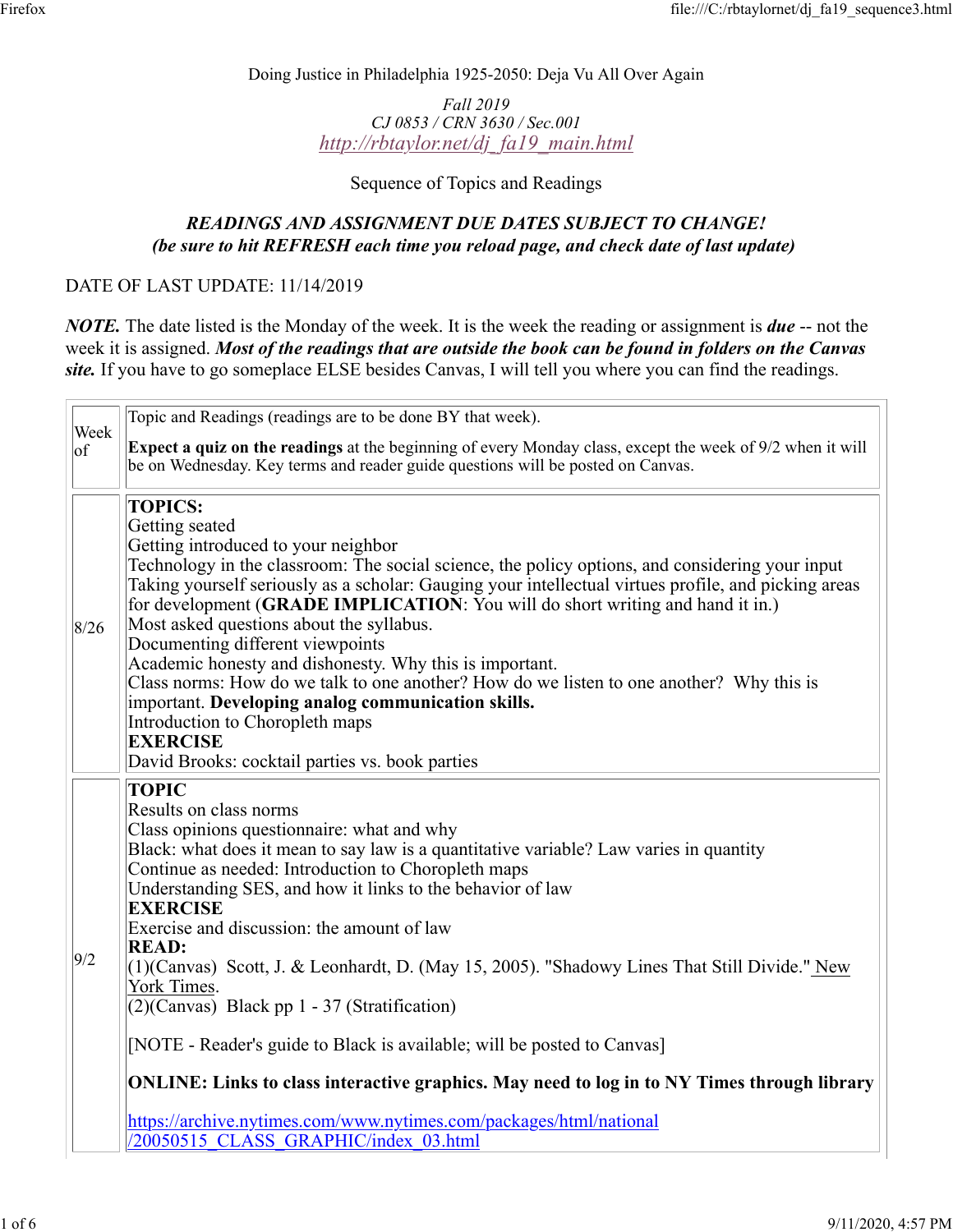| 9/9  | <b>TOPICS</b><br>Black: definition of the seriousness of the crime is a function of the relative social position of the<br>two parties<br>Black: Implications for: applying law in a vice context<br>Black, Butler, and Prohibition Enforcement: Smedly Darlington Butler, 1924-1926                                                                                                                                                                                                                                                                                                                                                                                              |  |  |  |  |
|------|-----------------------------------------------------------------------------------------------------------------------------------------------------------------------------------------------------------------------------------------------------------------------------------------------------------------------------------------------------------------------------------------------------------------------------------------------------------------------------------------------------------------------------------------------------------------------------------------------------------------------------------------------------------------------------------|--|--|--|--|
|      | <b>READ:</b><br>(1)(Canvas) Schmidt, H. (1987). Maverick Marine: General Smedley D. Butler and the<br>Contradictions of American Military History. Lexington, Kentucky: University of Kentucky Press.<br>Chapter 11: "Smashing crime and vice" (144-160)<br>$(2)$ (Canvas) Baldwin, F. D. (1960). Smedley D. Butler and prohibition enforcement in Philadelphia<br>1924-1925. Pennsylvania Magazine of History and Biography, LXXXIV(July), 352-368.                                                                                                                                                                                                                              |  |  |  |  |
|      | <b>TOPICS</b><br>Black: Butler, downward, and upward law: Examples from yesterday and today<br>Attempt at Upward law: Butler takes on the big hotels<br>Attempt at Upward law: Philadelphia Police Corruption Probe, 1928<br>TU Charles: Urban Archives, clippings, microfilm, a million pictures, and other resources: The<br>Library as a serious research vehicle                                                                                                                                                                                                                                                                                                              |  |  |  |  |
| 9/16 | <b>READ:</b><br>$(1)$ (Canvas) Haller, M. (1985). Philadelphia bootlegging and the report of the special August grand<br>jury. The Pennsylvania Magazine of History and Biography, 109(April), 215-233.<br>(2)(Canvas) (March 18, 1951) "Dramatic murders set off 1928 probe" (p. 15-16) Philadelphia<br>Evening Bulletin(?)<br>file=clippings_1928_grand_jury_dec_misc_list_whoswho.pdf<br>READ ONLY THE NAMED ARTICLE, NOT THE ENTIRE PDF<br>(3)(Canvas) (Sept 22, 1928) "Black book lists S. Phila. police in rum shakedowns." (p.<br>8-9) Philadelphia Evening Bulletin<br>file: clippings_1928_grand_jury_sep_17_1928.pdf<br>READ ONLY THE NAMED ARTICLE, NOT THE ENTIRE PDF |  |  |  |  |
| 9/23 | <b>TOPICS</b><br>Black's horizontal dimension: center $\leq =>$ margin - connections to race/ethnicity/foreign born<br>PART I<br>How are persons of color/foreigners/immigrants treated? Why?<br>The Wickersham Commission, 1931: orientation<br>The Wickersham Commission: Connections between presence of foreign born and crime<br>Understanding the construction of rates                                                                                                                                                                                                                                                                                                     |  |  |  |  |
|      | <b>READ</b><br>$(1)$ (Canvas) Black 48-55 – UP THROUGH THE section with the HEADER "Marginality and<br>deviant behavior"<br>$(2)$ Boisson, S. (2006). When America sent her own packing. American History, 41(4), 20-27.<br><b>EXERCISES:</b><br>Constructing rates<br>The Wickersham Commission's ecological data: Interpreting a scatterplot                                                                                                                                                                                                                                                                                                                                    |  |  |  |  |
| 9/30 | MOVIE (BOATS): "The Wrong Man" : Manny Balustrero<br>PAPER 1 DUE OCTOBER 2, 9:00 AM CANVAS UPLOAD AND HARD COPY PLUS<br><b>RUBRIC</b>                                                                                                                                                                                                                                                                                                                                                                                                                                                                                                                                             |  |  |  |  |
|      | <b>TOPICS</b><br>Black's horizontal dimension: center $\leq=\geq$ margin - connections to race/ethnicity/foreign born<br>PART II:<br>Current context, illegal immigration, driving while brown or Black, Eric Garner                                                                                                                                                                                                                                                                                                                                                                                                                                                              |  |  |  |  |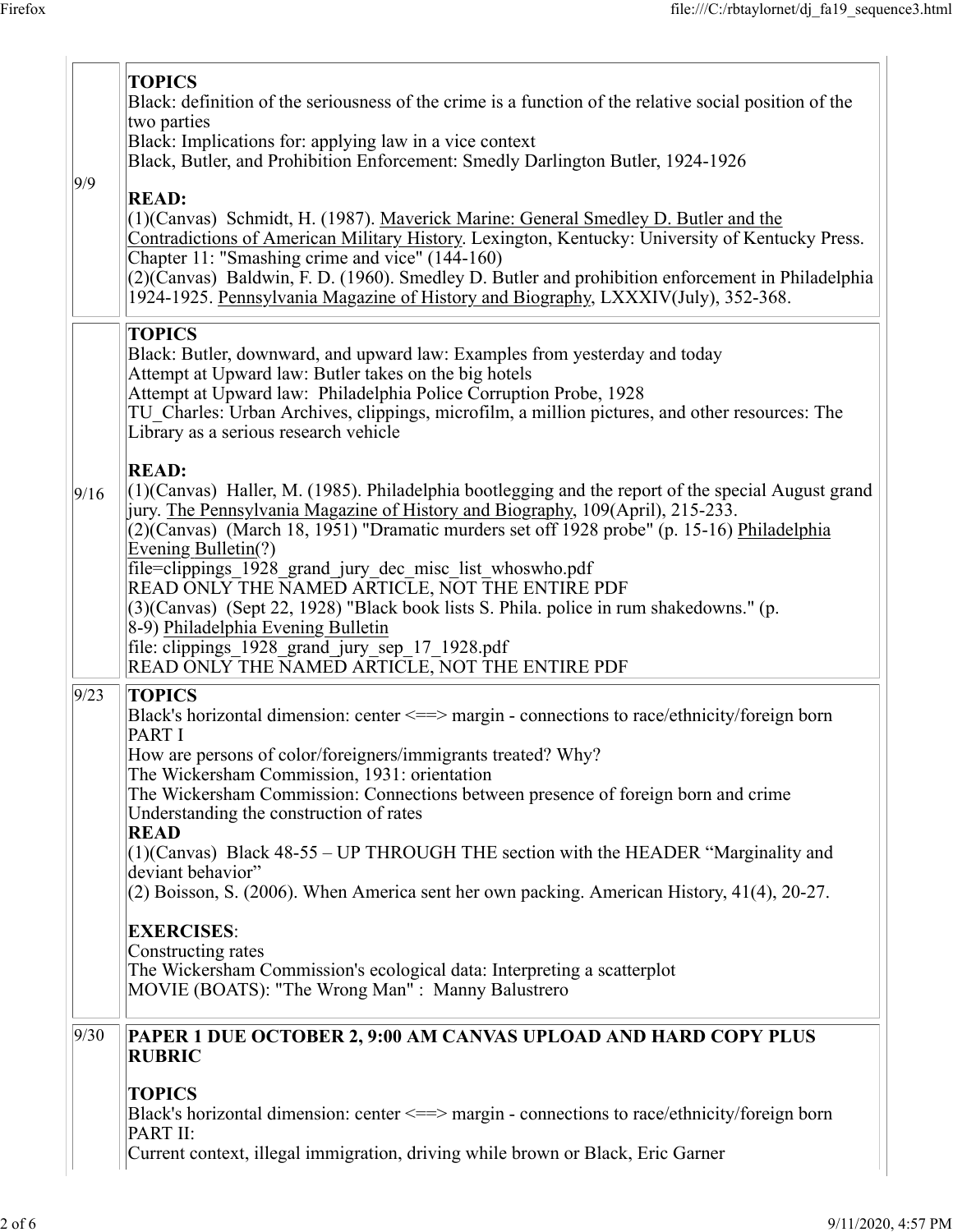| ALL READINGS THIS WEEK ARE RECOMMENDED ONLY - NO QUIZ THIS WEEK<br><b>READ</b>                                                                                                                                                                                                                                                                                                                                                                                                                                                                                 |
|----------------------------------------------------------------------------------------------------------------------------------------------------------------------------------------------------------------------------------------------------------------------------------------------------------------------------------------------------------------------------------------------------------------------------------------------------------------------------------------------------------------------------------------------------------------|
| <b>RECOMMENDED</b><br>(1) National Commission on Law Observance and Enforcement (1931). "Crime and the Foreign<br>Born." Washington: Government Printing Office                                                                                                                                                                                                                                                                                                                                                                                                |
| file:nclo&e_foreign_born_part_2.pdf - PRINT AND READ ONLY $\mathbf{p.} \ 91$ – $111$                                                                                                                                                                                                                                                                                                                                                                                                                                                                           |
| (2) (Canvas) Wilson, M. and J. Goldstein (2019 August 23). Police department's rank and file balk<br>at Pantaleo's firing. New York Times. New York.<br>(3) (Canvas) Obituary: Eric Garner (2015). New York Times Magazine<br>(4) National Commission on Law Observance and Enforcement (1931). "Crime and the Foreign<br>Born." Letter of transmittal and summary. Washington: Government Printing Office<br>file=nclo&e foreign born transmittal.pdf<br>(W) Arpaio, saturation patrols, and "reign of terror" http://www.youtube.com<br>/watch?v=3v6iWiZu7AI |
| (W) Interview with Sheriff Joe Supporters http://www.youtube.com/watch?v=z88wdxE3jpY                                                                                                                                                                                                                                                                                                                                                                                                                                                                           |
| 10/7<br>Black's horizontal dimension: Foreign born vs. native born in the context of public concern about<br>undocumented immigrants; and the question about immigration and crime<br>READ:                                                                                                                                                                                                                                                                                                                                                                    |
| $(1)$ Online<br>https://www.pewresearch.org/hispanic/2015/09/28/modern-immigration-wave-brings-59-<br>million-to-u-s-driving-population-growth-and-change-through-2065/                                                                                                                                                                                                                                                                                                                                                                                        |
| Pew Research Center. (2015). Modern immigration wave brings 59 million to U.S., driving<br>population growth and change through 2065. Washington, D.C.: September [ONLINE:<br>https://www.pewresearch.org/hispanic/wp-content/uploads/sites/5/2015<br>/09/2015-09-28 modern-immigration-wave REPORT.pdf; accessed October 1, 2019 ].<br>(2) Online                                                                                                                                                                                                             |
| https://www.pewresearch.org/fact-tank/2019/06/12/5-facts-about-illegal-immigration-in-the-u-s/<br>Krogstad, J. M., Passel, J. S., & Cohn, D. V. (2019). 5 facts about illegal immigration in the U.S.<br>Washington, D.C.: Pew research Center: Fact Tank: News in the numbers, June 12 [ONLINE<br>https://www.pewresearch.org/fact-tank/2019/06/12/5-facts-about-illegal-immigration-in-the-u-s/;<br>accessed October 1, 2019].                                                                                                                               |
| 10/14<br><b>TOPIC</b><br>MOVE PART I: First MOVE confrontation, 1977-1978, Mumia, Faulkner in 1981                                                                                                                                                                                                                                                                                                                                                                                                                                                             |
| <b>REQUIRED READING:</b><br>(1) Janson, Donald (August 3, 1978). 22 in a radical group are ordered arrested by Philadelphia<br>Judge. New York Times, p. A11.<br>(2) Anonymous (December 13, 1981). Policeman's death stirs racial tension: Philadelphia Blacks<br>organize defense group for suspect wounded in gun battle. New York Times, p. 35.                                                                                                                                                                                                            |
| <b>REQUIRED VIEWING:</b>                                                                                                                                                                                                                                                                                                                                                                                                                                                                                                                                       |
| Osder, J. (2013). Let the Fire Burn. USA: Zeitgeist Films. View chapters 1-7 OR first 45 minutes                                                                                                                                                                                                                                                                                                                                                                                                                                                               |
| You can find this documentary on Youtube: https://www.youtube.com/watch?reload=9&<br>v=lSPQ66mu5Y0                                                                                                                                                                                                                                                                                                                                                                                                                                                             |
| On Youtube chapter headings do not seem to always come up properly                                                                                                                                                                                                                                                                                                                                                                                                                                                                                             |
| Questions for reading/viewing                                                                                                                                                                                                                                                                                                                                                                                                                                                                                                                                  |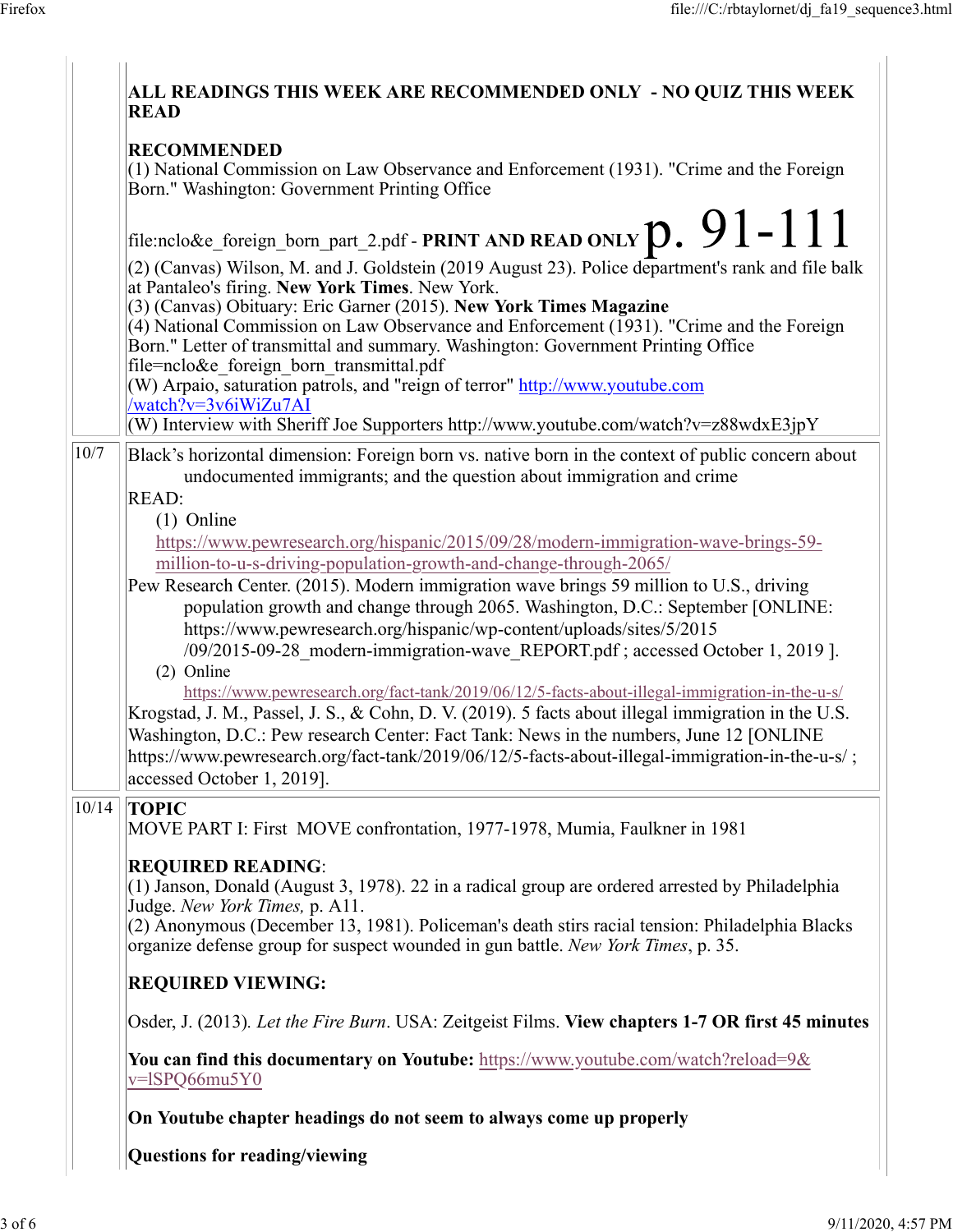|       | Go to this site:                                                                                                                                                                                                                                                                                                        |  |  |  |  |  |  |
|-------|-------------------------------------------------------------------------------------------------------------------------------------------------------------------------------------------------------------------------------------------------------------------------------------------------------------------------|--|--|--|--|--|--|
|       | http://rbtaylor.net/dj sp15 jeopardy MOVE 1.html                                                                                                                                                                                                                                                                        |  |  |  |  |  |  |
|       | You want to know all the answers. Print out the linked pages and keep in front of you as you read<br>and view.                                                                                                                                                                                                          |  |  |  |  |  |  |
|       |                                                                                                                                                                                                                                                                                                                         |  |  |  |  |  |  |
| 10/21 | <b>TOPIC</b><br>MOVE II in Philadelphia: 1985: Black's model, and the role of race, religion, and political views in<br>the horizontal dimension                                                                                                                                                                        |  |  |  |  |  |  |
|       | <b>REQUIRED READS:</b><br>(1) (CANVAS) Perspective: MOVE survivor (Canvas) Ramona Africa (April 17, 2004). "Who do<br>you call when the police are the problem?" Typescript of speech, April, 2004.<br>$fi = MOVE$ -Ramona Africa17apr04.pdf<br>(Note: Ramona Africa was a young child when Move-2 took place in 1985.) |  |  |  |  |  |  |
|       | (2) (CANVAS) Perspective: Police operations Small, Bernard. (1978). MOVE. Temple University<br>Urban Archive/Special Collections. Typescript<br>(3) (CANVAS) Perspective: Religious studies Evans, R. K. (in press). MOVE: A Religion.<br>Introduction.                                                                 |  |  |  |  |  |  |
|       | <b>REQUIRED VIEWING:</b><br>Osder, J. (2013). Let the Fire Burn. USA: Zeitgeist Films. View 45 minutes to the end                                                                                                                                                                                                       |  |  |  |  |  |  |
|       | <b>RECOMMENDED:</b>                                                                                                                                                                                                                                                                                                     |  |  |  |  |  |  |
|       | Moore, M. T. (May 11, 2005). "1985 bombing in Philadelphia still unsettled." USA Today.<br>Find this article at: http://www.usatoday.com/news/nation/2005-05-11-philadelphia-bombing x.htm                                                                                                                              |  |  |  |  |  |  |
|       | Questions for reading/viewing: Go to this site:                                                                                                                                                                                                                                                                         |  |  |  |  |  |  |
|       | http://rbtaylor.net/dj sp15 jeopardy MOVE 2.html                                                                                                                                                                                                                                                                        |  |  |  |  |  |  |
|       | <b>REACTION PAPER AVAILABLE 10/23; REACTION PAPER DUE 10/25 9:00 AM FOR</b><br><b>FULL CREDIT</b>                                                                                                                                                                                                                       |  |  |  |  |  |  |
| 10/28 | <b>TOPIC</b><br>Black's model: Is killing wrong? Applying Black's horizontal dimension to understand legal and<br>popular response to an entire <b>pattern</b> of homicides?                                                                                                                                            |  |  |  |  |  |  |
|       | <b>READ</b><br>Grann (2017), Killers of the Flower Moon. New York: Random House CHAPTERS 1-18                                                                                                                                                                                                                           |  |  |  |  |  |  |
|       | PAPER 2 DISTRIBUTED MONDAY 10/28                                                                                                                                                                                                                                                                                        |  |  |  |  |  |  |
| 11/4  | <b>TOPIC</b><br>Black's model: Is killing wrong? Applying Black's horizontal dimension to understand legal and<br>popular response to an entire <b>pattern</b> of homicides?                                                                                                                                            |  |  |  |  |  |  |
|       | <b>READ</b><br>Grann (2017), Killers of the Flower Moon. New York: Random House CHAPTERS 19-26                                                                                                                                                                                                                          |  |  |  |  |  |  |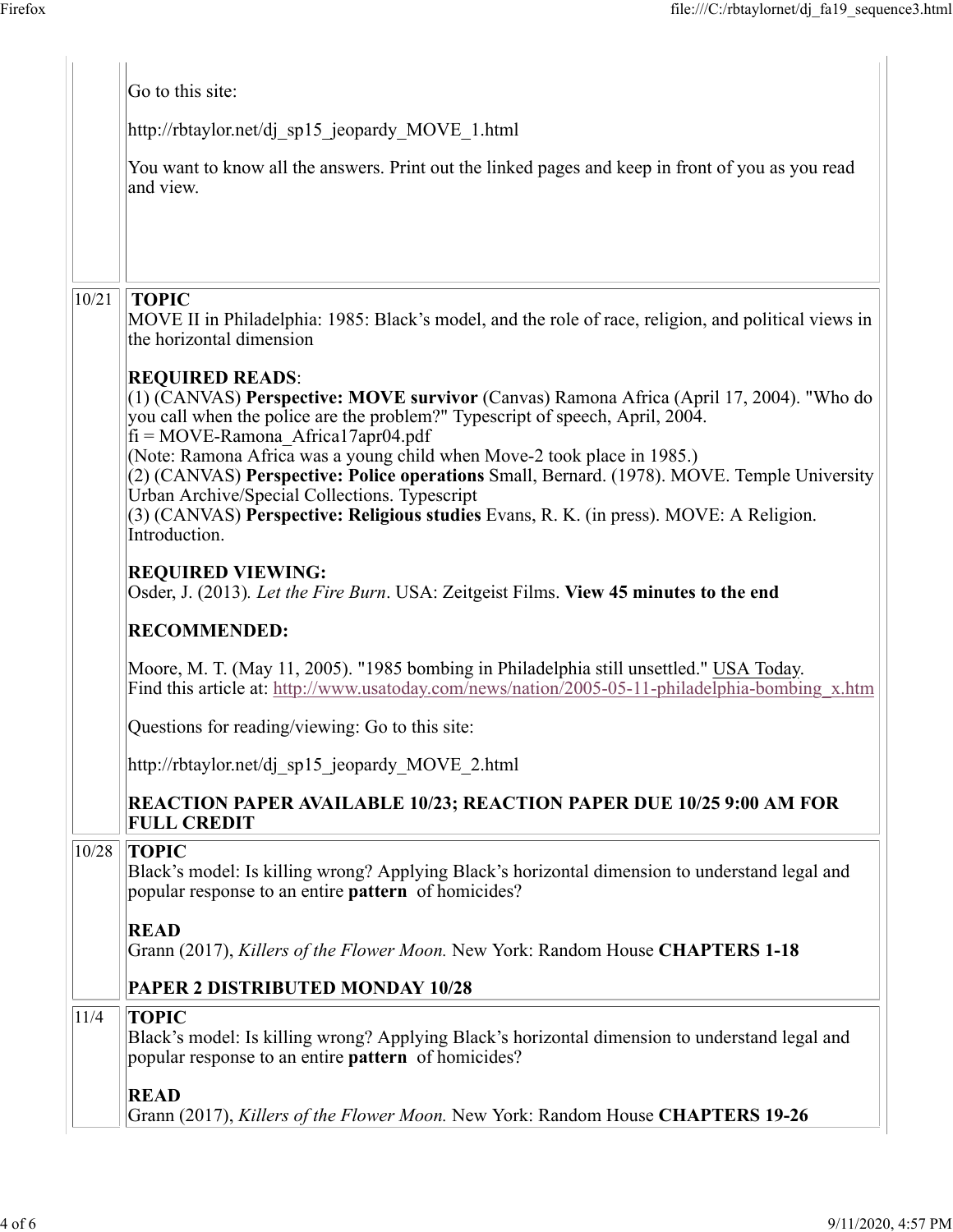|       | <b>TOPIC</b>                                                                                                                                                                                                                                                                               |  |  |  |  |  |  |  |
|-------|--------------------------------------------------------------------------------------------------------------------------------------------------------------------------------------------------------------------------------------------------------------------------------------------|--|--|--|--|--|--|--|
|       | Third element in the Black tool box: law versus other forms of social control                                                                                                                                                                                                              |  |  |  |  |  |  |  |
|       | What is social control?<br>How do law and social control connect?<br>The broader historical context: The rise of the law and order agenda in the U.S. and changing<br>pressures on justice agencies                                                                                        |  |  |  |  |  |  |  |
|       |                                                                                                                                                                                                                                                                                            |  |  |  |  |  |  |  |
|       |                                                                                                                                                                                                                                                                                            |  |  |  |  |  |  |  |
|       | <b>READ</b><br>$(1)$ (Canvas) Black, "Social Control" (105-111)                                                                                                                                                                                                                            |  |  |  |  |  |  |  |
|       | $(2)$ (Canvas) Page, B. I., & Shapiro, R. Y. (1992). The Rational Public: Fifty Years of Trends in<br>American's Policy Preferences. Chicago: University of Chicago Press                                                                                                                  |  |  |  |  |  |  |  |
|       | READ ONLY pp 90-97<br>$\overrightarrow{fi}$ = rational public.pdf                                                                                                                                                                                                                          |  |  |  |  |  |  |  |
|       | $(3)$ (Canvas) Scammon, R. M., & Wattenberg, B. J. (1970). The Real Majority. New York City:<br>Conrad-McCann. pp 35-44.<br>$fi =$ scammon real majority.pdf                                                                                                                               |  |  |  |  |  |  |  |
| 11/18 | <b>TOPIC</b>                                                                                                                                                                                                                                                                               |  |  |  |  |  |  |  |
|       | <b>FUTUROLOGY PART I</b><br>The past and the future: Holmesburg, "acres of skin," Prisons and civil liberties<br>Short group exercises and reporting out: future threads                                                                                                                   |  |  |  |  |  |  |  |
|       | <b>READ</b><br>$(1)$ (Canvas) Mosley, R. (2001). <i>Futureland</i> , New York: Warner. READ ONLY THE CHAPTER:<br>"Angel Island."                                                                                                                                                           |  |  |  |  |  |  |  |
|       | $(2)$ (Canvas) Epstein, A. (1979, November 25). At Holmesburg Prison, 320 human guinea pigs.<br>Philadelphia Inquirer, pp. A-1 A-14-A-15.                                                                                                                                                  |  |  |  |  |  |  |  |
|       | <b>RECOMMENDED ONLY</b>                                                                                                                                                                                                                                                                    |  |  |  |  |  |  |  |
|       | $(3)$ (Canvas) Urbina, I. (2006). Panel suggests using inmates in drug trials. The New York Times,<br>August 13, 2006.                                                                                                                                                                     |  |  |  |  |  |  |  |
|       | $\overline{11/25}$   NO CLASSES - THANKSGIVING WEEK                                                                                                                                                                                                                                        |  |  |  |  |  |  |  |
| 12/2  | <b>TOPIC</b>                                                                                                                                                                                                                                                                               |  |  |  |  |  |  |  |
|       | <b>FUTUROLOGY PART II</b><br>Where are we going: The future of justice agencies in light of expected changes<br>Working through and connecting some threads: survival rates (aging of population), video<br>transmission technology, body worn cameras, rise of law and order agenda, guns |  |  |  |  |  |  |  |
|       | EXERCISE: Where do you think we are going? Specific threads assigned to specific groups                                                                                                                                                                                                    |  |  |  |  |  |  |  |
|       | <b>READ</b><br>$(1)$ (Canvas) Gilbow, S. L. 2007. Red card. Fantasy and Science Fiction 112:120-134.                                                                                                                                                                                       |  |  |  |  |  |  |  |
|       | <b>RECOMMENDED:</b>                                                                                                                                                                                                                                                                        |  |  |  |  |  |  |  |
|       | NOTE: Source used for demographic modeling: Lee, R. D., and Carter, L.R. (1992). Modeling and<br><b>Forecasting U.S. Mortality</b> . Journal of the American Statistical Association 87: (No. 419),.<br>659-671, Tables 4, 5.                                                              |  |  |  |  |  |  |  |
| 12/9  | LAST FULL DAY OF CLASSES: MONDAY DECEMBER 9                                                                                                                                                                                                                                                |  |  |  |  |  |  |  |
|       | STUDY DAYS: TUESDAY DECEMBER 10 AND WEDNESDAY DECEMBER 11                                                                                                                                                                                                                                  |  |  |  |  |  |  |  |
|       |                                                                                                                                                                                                                                                                                            |  |  |  |  |  |  |  |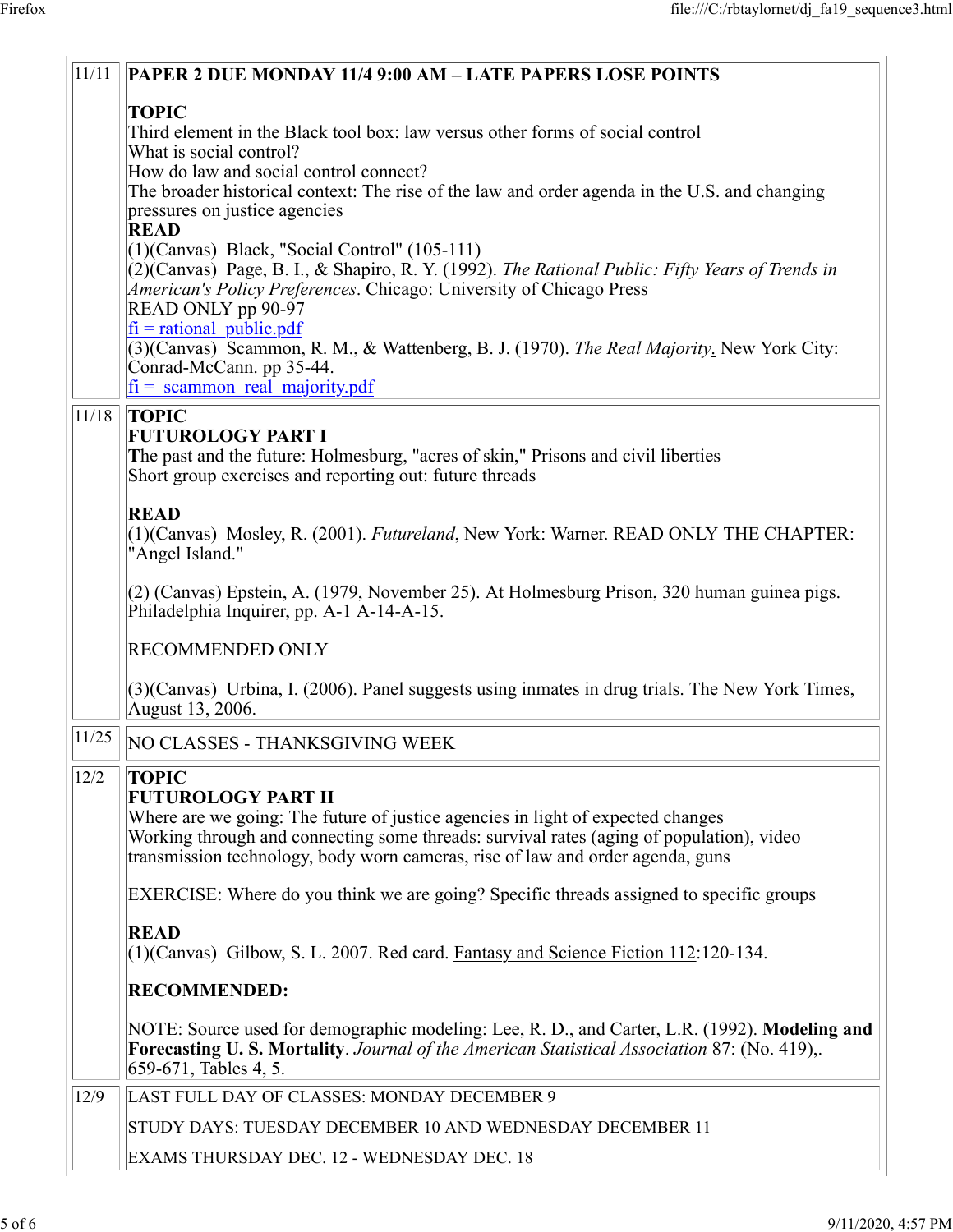WE ARE HAVING A REVIEW SESSION/MAKEUP CLASS TUESDAY DECEMBER 10, 9:00 - 9:50

This may include material from a makeup class but will DEFINITELY include a FINAL REVIEW SESSION

**FINAL EXAM FOR THIS COURSE**: WEDNESDAY DECEMBER 18, 8:00 AM - 10:00 AM Mark your calendar now!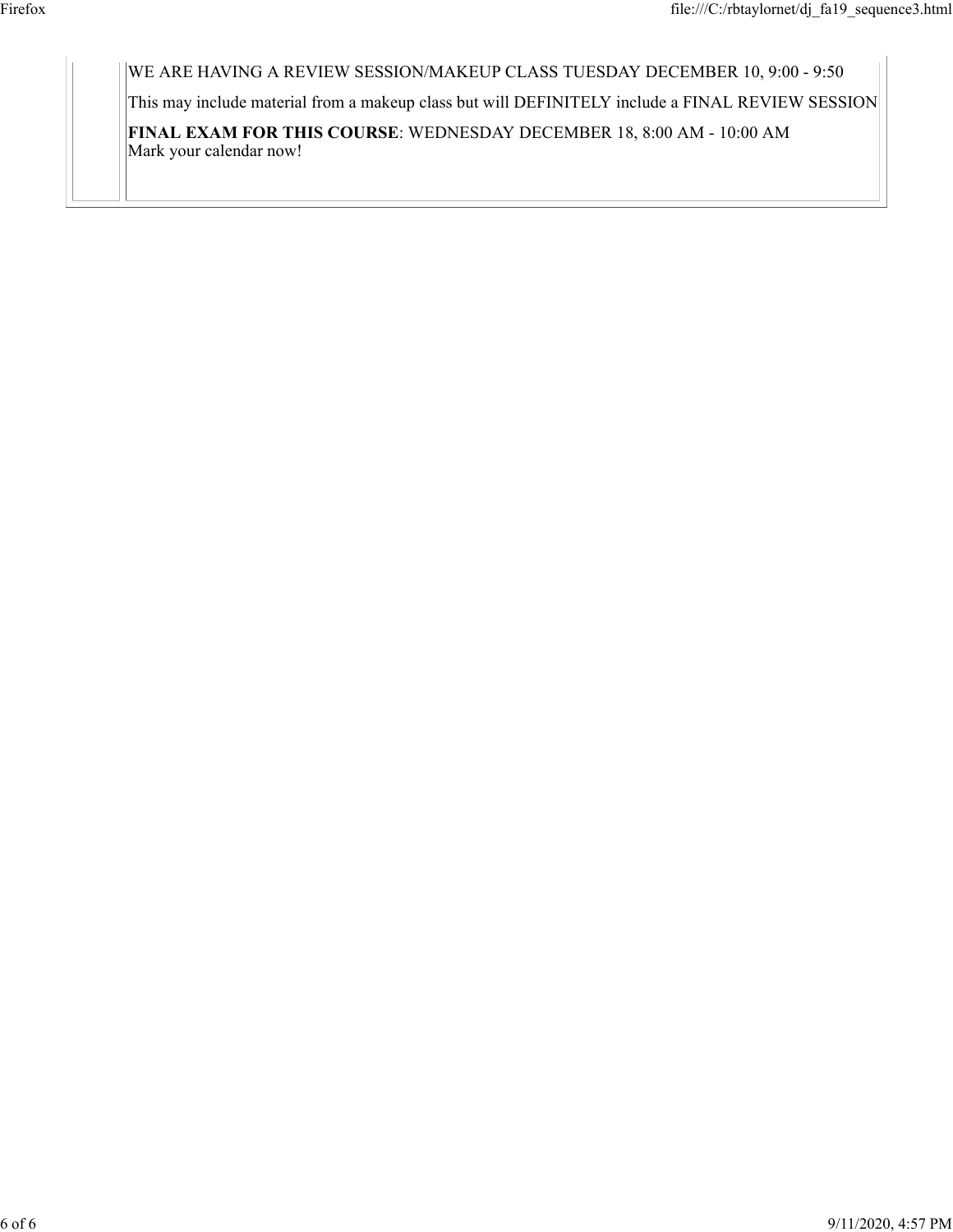#### Doing Justice in Philadelphia 1925-2050: Deja Vu All Over Again

*Fall 2019 CJ 0853 / CRN 3630 / Sec.001 http://rbtaylor.net/dj\_fa19\_main.html*

# Paper 1 Assignment: Black and Butler

## HOW ASSIGNMENT LINKS TO GenEd and U.S. History/GenEd goals

## Relevant GenEd program goals

LINK: http://rbtaylor.net/dj\_fa19\_gened\_program\_goals.pdf

- Critical thinking: You will use a specific theoretical framework for understanding actions of justice agents and structural position of individuals in society, and for understanding reactions to those actions of justice agents.
- Contextualized learning: You also will contextualize by developing a longer term perspective about crime and justice in Philadelphia.
- Interdisciplinary thinking: You will be gaining and integrating historical, sociological and criminal justice perspectives.

### Relevant U.S. Society GenEd area goals

LINK: http://rbtaylor.net/dj\_fa19\_gened\_area\_goals\_us\_society.pdf

- You will access historical documents and write an analysis of what you see.
- You will write conclusions about two topics that address two specific instances of law delivered, linking to the broader theme of law delivered and the structure of US society

## Parameters

- Typed, double spaced, 12 pitch font, 1 inch margins
- Header: your TUID / DJ FA 19 / Paper 1
- Page numbers
- $\bullet$  350 500 words, exclusive of references
- References to two specific Philadelphia Inquirer articles within the specified date range (November 11, 1925 – December 31, 1925) and on topic. Each is worked into the paper.
- One specific quote from first Black *BoL* reading. Quote will have an in-line citation, and a full reference in the reference list.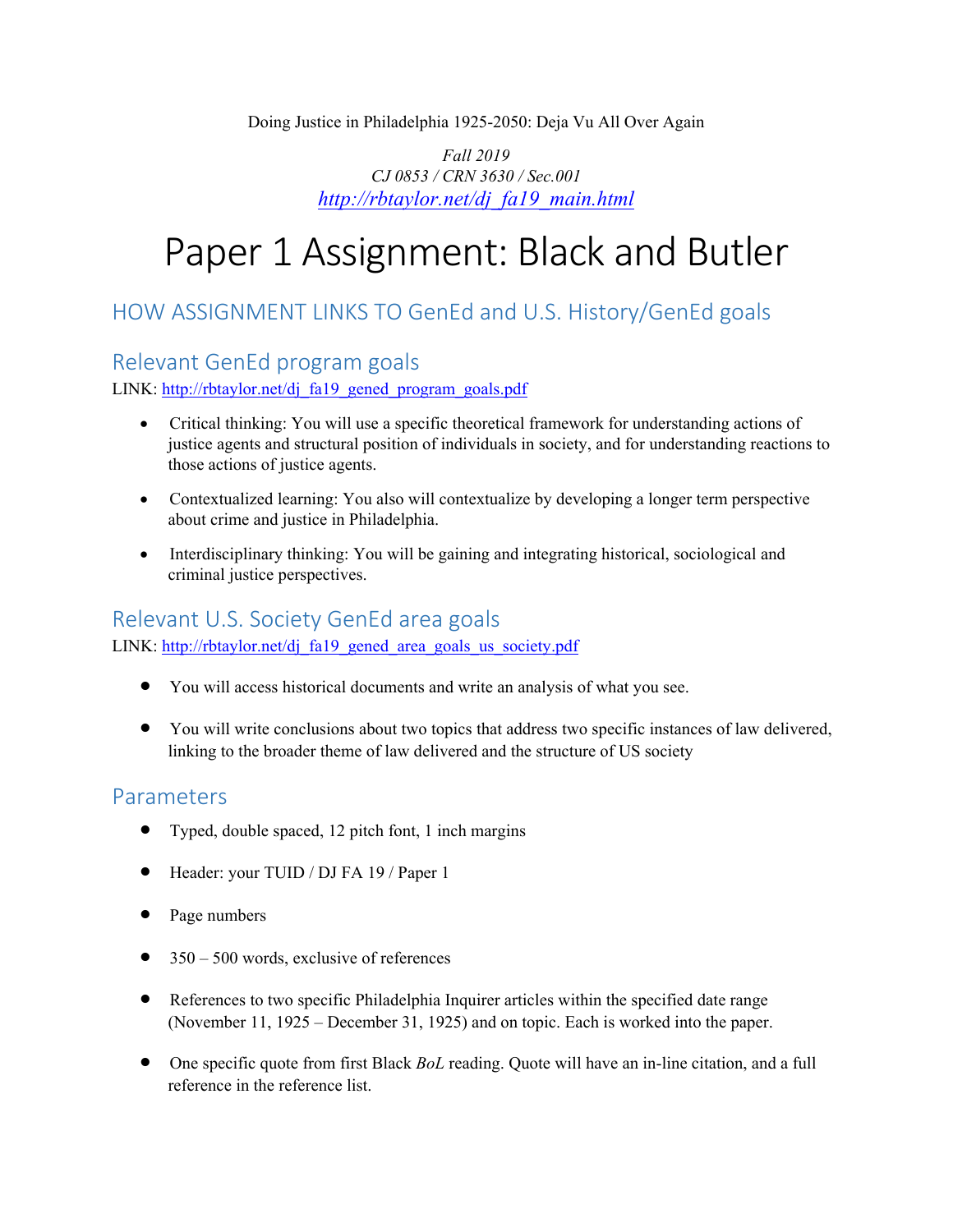- On or before the due date, Wednesday, October 2, 9:00 AM you will:
	- o Upload the file in word doc or pdf format to the appropriate assignment page on Canvas, AND
	- o Submit a hard copy of the paper to the instructor/TA at the above date/time, AND
	- o Attach to the hard copy the rubric page, with the TUID field and name field filled in.
	- o **You need to do all the above to get credit for on-time submission. Late submissions are penalized. See the syllabus.**
	- o **Academic honesty policies apply. See syllabus. See: http://rbtaylor.net/academic\_honesty.pdf**
	- o **To stay eligible for a passing grade in this course you must submit the paper** *no more than a week after the due date.*

## Topic

You are writing an imaginary dialogue that takes place on December 31, 1925, in Smedley Darlington Butler's farmhouse in Chester County. Sociologist Donald Black travels back in time to help Butler understand why he failed in Philadelphia. Skip preliminaries and assume that each accepts the presence of the other in that time and space as a completely natural phenomenon. Assume further that Butler knows who Black is as a scholar, and that Black knows who Butler is. Assume further that Black and Butler have both read the Baldwin article, and Black and Butler have both read all of the issues of the Philadelphia Inquirer in the critical timeframe.

Your dialogue will reference two specific events during the key timeframe (11/11/1925 – 12/31/1925) through the use of two newspaper articles from your Inquirer search.

Your dialogue will reference two specific points about the vertical dimension of Black's model.

Your dialogue will work in at least one instance where Black quotes something relevant from the Baldwin article.

### How to search

See file on Canvas